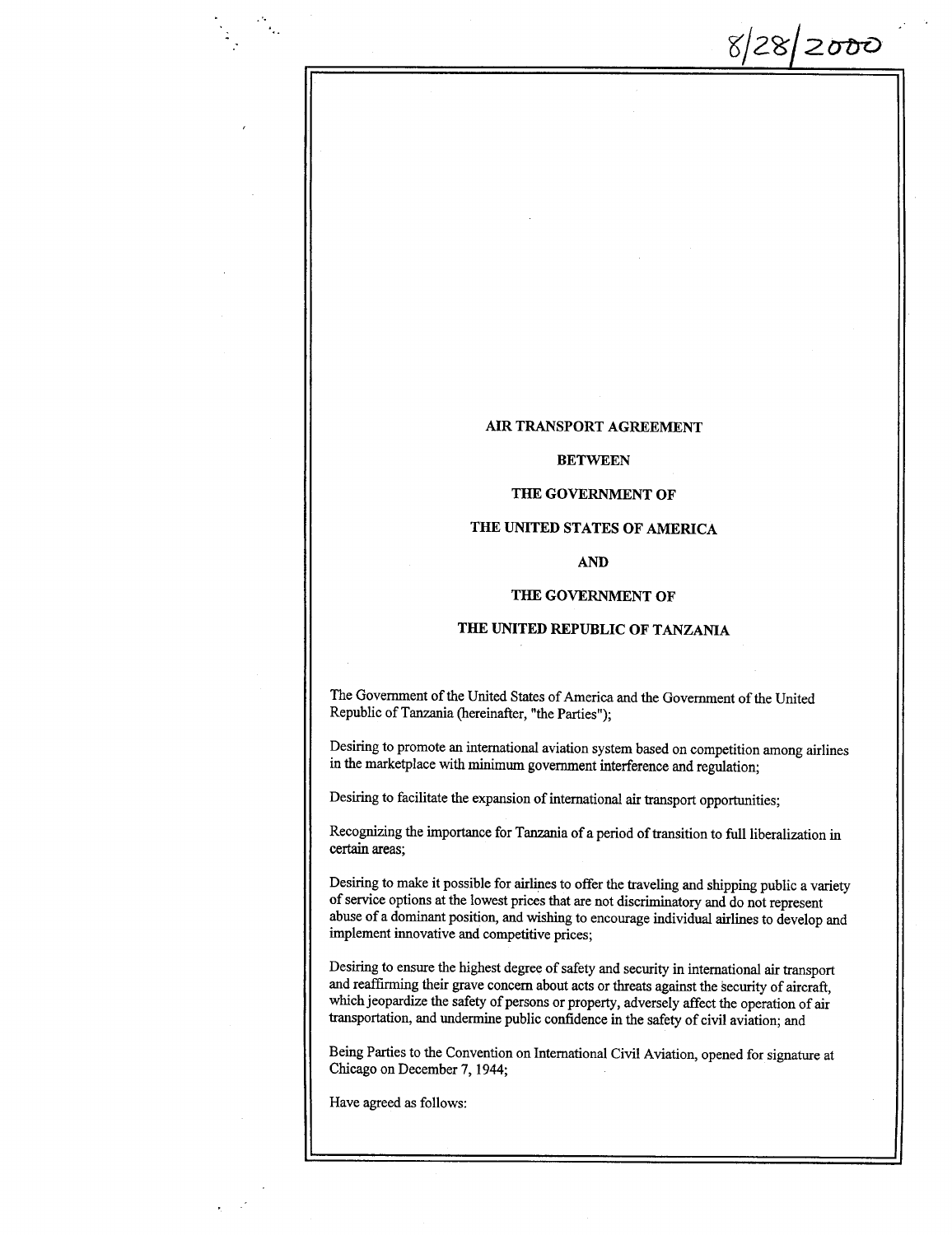# Article 1

# **Definitions**

For the purposes of this Agreement, unless otherwise stated, the term :

 $\frac{1}{4}$  .

1 . "Aeronautical authorities" means, in the case of the United States, the Department of Transportation, or its successor, and in the case of the United Republic of Tanzania, the Minister responsible for civil aviation, and any person or agency authorized to perform functions exercised by the said Minister;

2 . "Agreement" means this Agreement, its Annexes, and any amendments thereto ;

3 . "Air transportation" means the public carriage by aircraft of passengers, baggage, cargo, and mail, separately or in combination, for remuneration or hire;

4 . "Convention" means the Convention on International Civil Aviation, opened for signature at Chicago on December 7, 1944, and includes:

a. any amendment that has entered into force under Article 94(a) of the Convention and has been ratified by both Parties, and

b. any Annex or any amendment thereto adopted under Article 90 of the Convention, insofar as such Annex or amendment is at any given time effective for both Parties;

5 . "Designated airline" means an airline designated and authorized in accordance with Article 3 of this Agreement;

6 . "Full cost" means the cost of providing service plus a reasonable charge for administrative overhead;

7 . "International air transportation" means air transportation that passes through the airspace over the territory of more than one State;

8 . "Price" means any fare, rate or charge for the carriage of passengers (and their baggage) and/or cargo (excluding mail) in air transportation charged by airlines, including their agents, and the conditions governing the availability of such fare, rate or charge;

9 . "Stop for non-traffic purposes" means a landing for any purpose other than taking on board or discharging passengers, baggage, cargo and/or mail in air transportation;

10 . "Territory" means the land areas under the sovereignty, jurisdiction, protection, or trusteeship of a Party, and the territorial waters adjacent thereto; and

11 . "User charge" means a charge imposed on airlines for the provision of airport, air navigation, or aviation security facilities or services including related services and facilities.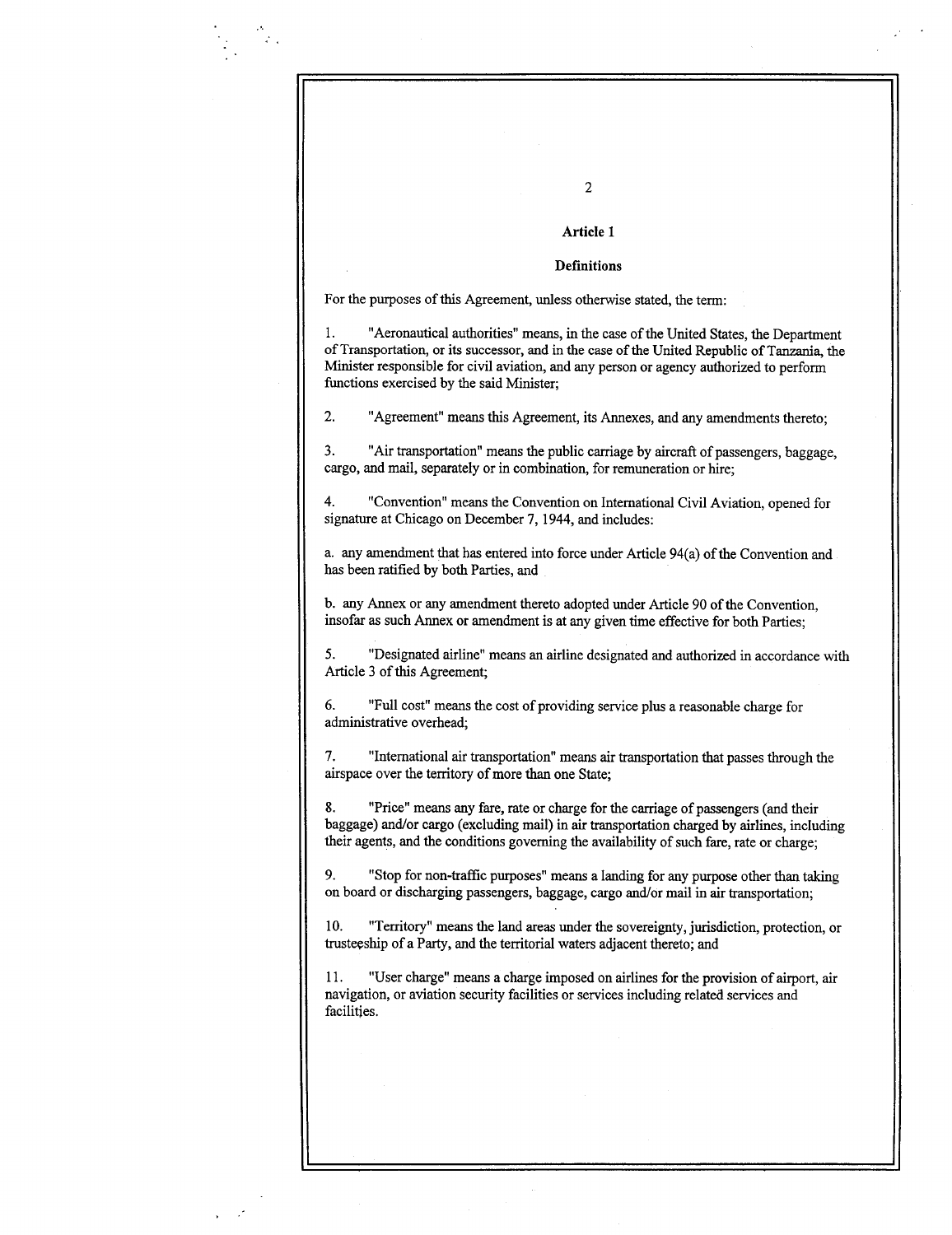### Article 2

# Granting of Rights

1 . Each Party grants to the other Party the following rights for the conduct of international air transportation by the airlines of the other Party :

a. the right to fly across its territory without landing;

b. the right to make stops in its territory for non-traffic purposes ; and

c. the rights otherwise specified in this Agreement.

2 . Nothing in this Article shall be deemed to confer on the airline or airlines of one Party the rights to take on board, in the territory of the other Party, passengers, their baggage, cargo, or mail carried for compensation and destined for another point in the territory of that other Party.

# Article 3

## Designation and Authorization

1 . Each Party shall have the right to designate as many airlines as it wishes to conduct international air transportation in accordance with this Agreement and to withdraw or alter such designations . Such designations shall be transmitted to the other Party in writing through diplomatic channels, and shall identify whether the airline is authorized to conduct the type of air transportation specified in Annex I or in Annex II or both.

2. On receipt of such designation, and of applications from the designated airline, in the form and manner prescribed for operating authorizations and technical permissions, the other Party shall grant appropriate authorizations and permissions with minimum procedural delay, provided:

a. substantial ownership and effective control of that airline are vested in the Party designating the airline, nationals of that Party, or both;

b . the designated airline is qualified to meet the conditions prescribed under the laws and regulations normally applied to the operation of international air transportation by the Party considering the application or applications; and

c. the Party designating the airline is maintaining and administering the standards set forth in Article 6 (Safety) and Article 7 (Aviation Security).

### Article 4

### Revocation of Authorization

1 . Either Party may revoke, suspend or limit the operating authorizations or technical permissions of an airline designated by the other Party where :

a. substantial ownership and effective control of that airline are not vested in the other Party, the Party's nationals, or both ;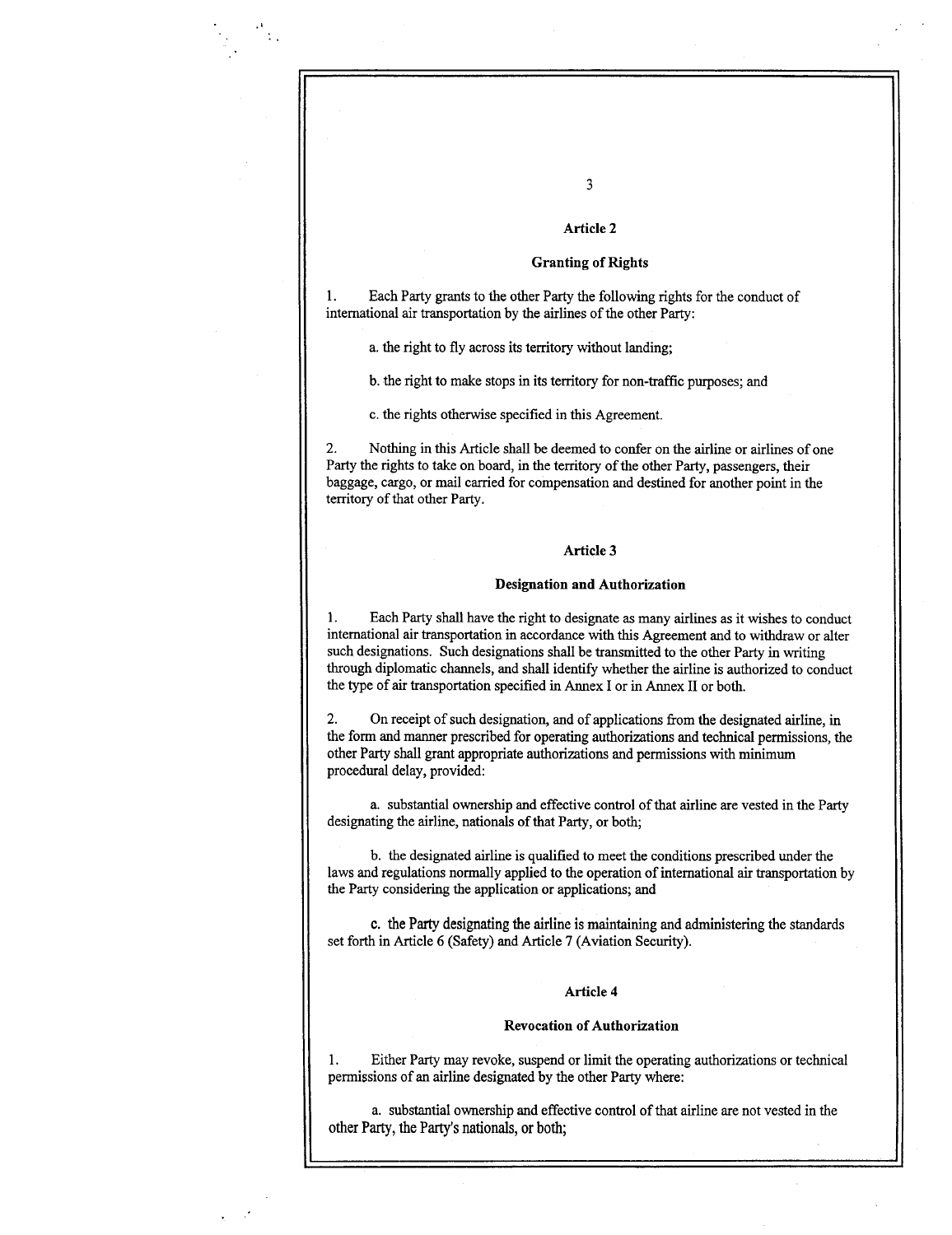<sup>b</sup> . that airline has failed to comply with the laws and regulations referred to in Article 5 (Application of Laws) of this Agreement; or

c. the other Party is not maintaining and administering the standards as set forth in Article 6 (Safety).

4

2. Unless immediate action is essential to prevent further noncompliance with subparagraphs lb or lc of this Article, the rights established by this Article shall be exercised only after consultation with the other Party .

3 . This Article does not limit the rights of either Party to withhold, revoke, limit or impose conditions on the operating authorization or technical permission of an airline or airlines of the other Party in accordance with the provisions of Article 7 (Aviation Security).

## Article 5

## Application of Laws

1. While entering, within, or leaving the territory of one Party, its laws and regulations relating to the operation and navigation of aircraft shall be complied with by the other Party's airlines.

2. While entering, within, or leaving the territory of one Party, its laws and regulations relating to the admission to or departure from its territory of passengers, crew or cargo on aircraft (including regulations relating to entry, clearance, aviation security, immigration, passports, customs and quarantine or, in the case of mail, postal regulations) shall be complied with by, or on behalf of, such passengers, crew or cargo of the other Party's airlines.

#### Article 6

#### Safety

1. Each Party shall recognize as valid, for the purpose of operating the air transportation provided for in this Agreement, certificates of airworthiness, certificates of competency, and licenses issued or validated by the other Party and still in force, provided that the requirements for such certificates or licenses at least equal the minimum standards that may be established pursuant to the Convention . Each Party may, however, refuse to recognize as valid for the purpose of flight above its own territory, certificates of competency and licenses granted to or validated for its own nationals by the other Party .

2. Either Party may request consultations concerning the safety standards maintained by the other Party relating to aeronautical facilities, aircrews, aircraft, and operation of the designated airlines. If, following such consultations, one Party finds that the other Party does not effectively maintain and administer safety standards and requirements in these areas that at least equal the minimum standards that may be established pursuant to the Convention, the other Party shall be notified of such findings and the steps considered necessary to conform with these minimum standards, and the other Party shall take appropriate corrective action. Each Party reserves the right to withhold, revoke, or limit the operating authorization or technical permission of an airline or airlines designated by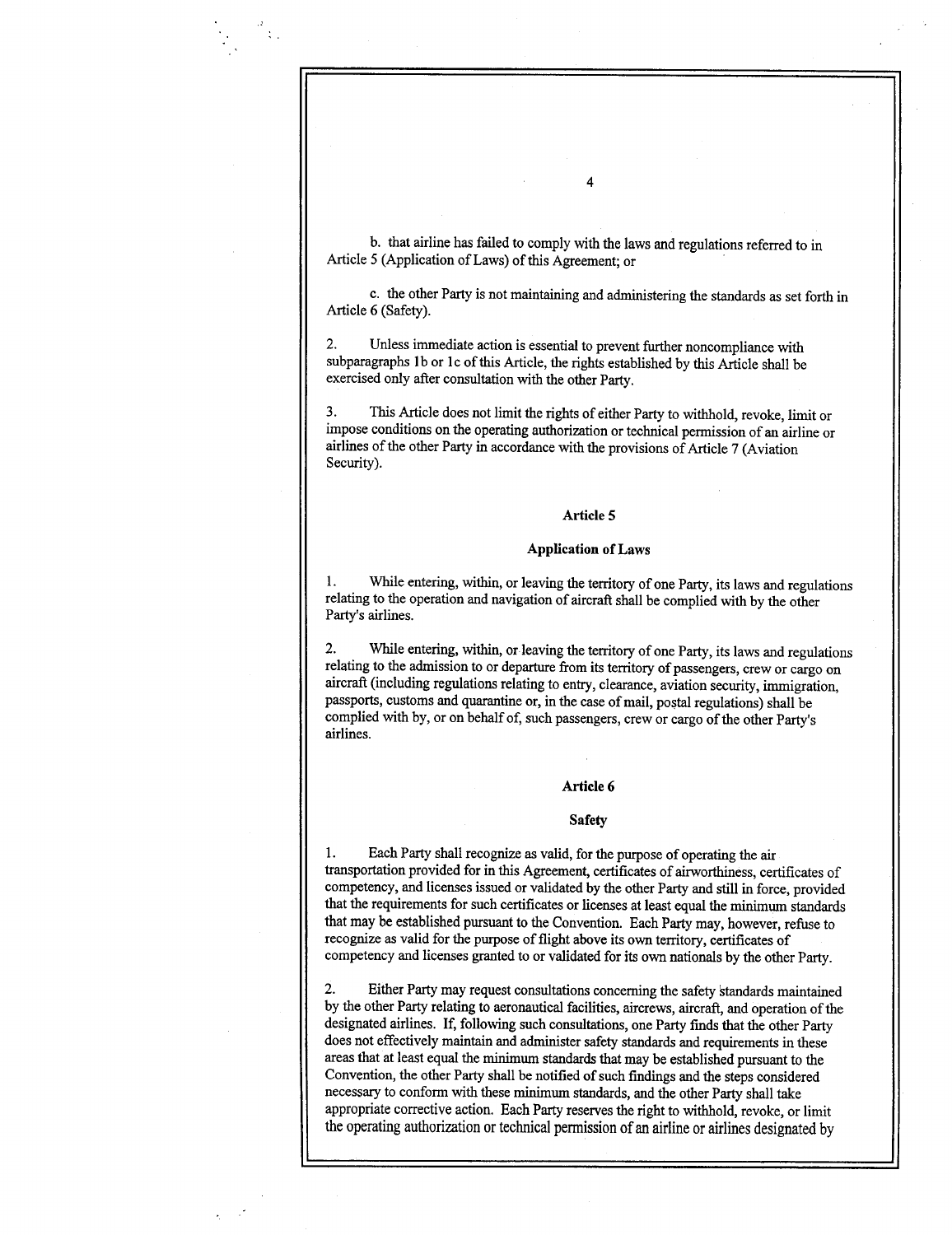the other Party in the event the other Party does not take such appropriate corrective action within a reasonable time.

## Article 7

### Aviation Security

1. In accordance with their rights and obligations under international law, the Parties reaffirm that their obligation to each other to protect the security of civil aviation against acts of unlawful interference forms an integral part of this Agreement. Without limiting the generality of their rights and obligations under international law, the Parties shall in particular act in conformity with the provisions of the Convention on Offenses and Certain Other Acts Committed on Board Aircraft, signed at Tokyo on September 14, 1963, the Convention for the Suppression of Unlawful Seizure of Aircraft, signed at The Hague on December 16, 1970, the Convention for the Suppression of Unlawful Acts against the Safety of Civil Aviation, signed at Montreal on September 23, 1971, and the Protocol for the Suppression of Unlawful Acts of Violence at Airports Serving International Civil Aviation, done at Montreal on February 24, 1988 .

2. The Parties shall provide upon request all necessary assistance to each other to prevent acts of unlawful seizure of civil aircraft and other unlawful acts against the safety of such aircraft, of their passengers and crew, and of airports and air navigation facilities, and to address any other threat to the security of civil air navigation.

3 . The Parties shall, in their mutual relations, act in conformity with the aviation security standards and appropriate recommended practices established by the International Civil Aviation Organization and designated as Annexes to the Convention; they shall require that operators of aircraft of their registry, operators of aircraft who have their principal place of business or permanent residence in their territory, and the operators of airports in their territory act in conformity with such aviation security provisions .

4 . Each Party agrees to observe the security provisions required by the other Party for entry into, for departure from, and while within the territory of that other Party and to take adequate measures to protect aircraft and to inspect passengers, crew, and their baggage and carry-on items, as well as cargo and aircraft stores, prior to and during boarding or loading. Each Party shall also give positive consideration to any request from the other Party for special security measures to meet a particular threat.

5 . When an incident or threat of an incident of unlawful seizure of aircraft or other unlawful acts against the safety of passengers, crew, aircraft, airports or air navigation facilities occurs, the Parties shall assist each other by facilitating communications and other appropriate measures intended to terminate rapidly and safely such incident or threat.

6 . When a Party has reasonable grounds to believe that the other Party has departed from the aviation security provisions of this Article, the aeronautical'authorities of that Party. Failure to reach a satisfactory agreement within 15 days from the date of such request shall constitute grounds to withhold, revoke, limit, or impose conditions on the operating authorization and technical permissions of an airline or airlines of that Party. When required by an emergency, a Party may take interim action prior to the expiry of 15 days.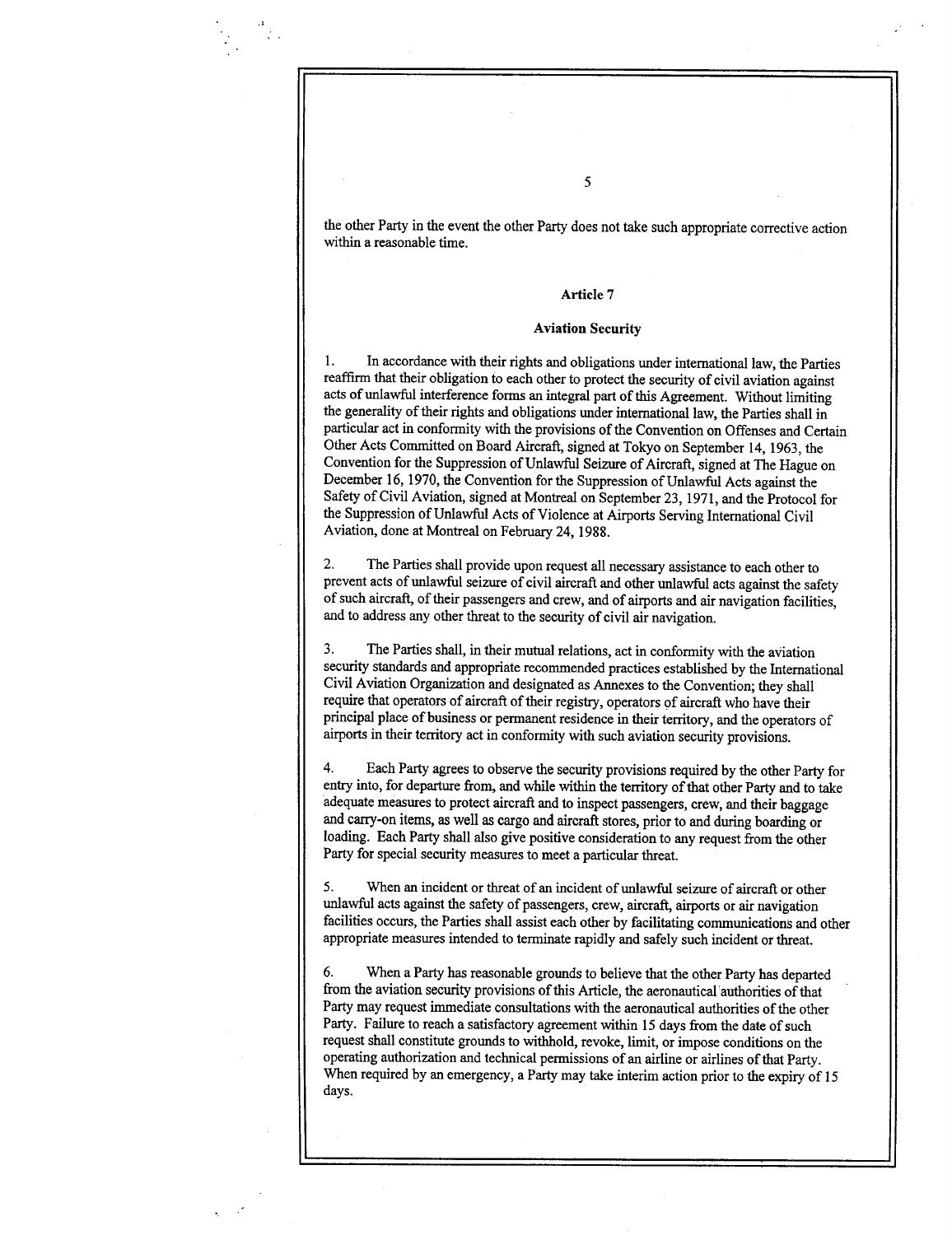### Article 8

## Commercial Opportunities

1 . The airlines of each Party shall have the right to establish offices in the territory of the other Party for the promotion and sale of air transportation .

2. The designated airlines of each Party shall be entitled, in accordance with the laws and regulations of the other Party relating to entry, residence, and employment, to bring in and maintain in the territory of the other Party managerial, sales, technical, operational, and other specialist staff required for the provision of air transportation .

<sup>3</sup> . Each designated airline shall have the right to perform its own ground-handling in the territory of the other Party ("self-handling") or, at its option, select among competing agents for such services in whole or in part. The rights shall be subject only to physical constraints resulting from considerations of airport safety. Where such considerations preclude self-handling, ground services shall be available on an equal basis to all airlines; charges shall be based on the costs of services provided; and such services shall be comparable to the kind and quality of services as if self-handling were possible .

4 . Any airline of each Party may engage in the sale of air transportation in the territory of the other Party directly and, at the airline's discretion, through its agents, except as may be specifically provided by the charter regulations of the country in which the charter originates that relate to the protection of passenger funds, and passenger cancellation and refund rights. Each airline shall have the right to sell such transportation, and any person shall be free to purchase such transportation, in the currency of that territory or in freely convertible currencies .

5 . Each airline shall have the right to convert and remit to its country, on demand, local revenues in excess of sums locally disbursed . Conversion and remittance shall be permitted promptly without restrictions or taxation in respect thereof at the rate of exchange applicable to current transactions and remittance on the date the carrier makes the initial application for remittance.

6 . The airlines of each Party shall be permitted to pay for local expenses, including purchases of fuel, in the territory of the other Party in local currency . At their discretion, the airlines of each Party may pay for such expenses in the territory of the other Party in freely convertible currencies according to local currency regulation .

In operating or holding out the authorized services on the agreed routes, any designated airline of one Party may enter into cooperative marketing arrangements such as blocked-space, code-sharing or leasing arrangements, with

a) an airline or airlines of either Party; and

b) an airline or airlines of a third country, provided that such third country authorizes or allows comparable arrangements between the airlines of the other Party and other airlines on services to, from and via such third country ;

provided that all airlines in such arrangements (i) hold the appropriate authority and (ii) meet the requirements normally applied to such arrangements .

Notwithstanding any other provision of this Agreement, airlines and indirect providers of cargo transportation of both Parties shall be permitted, without restriction, to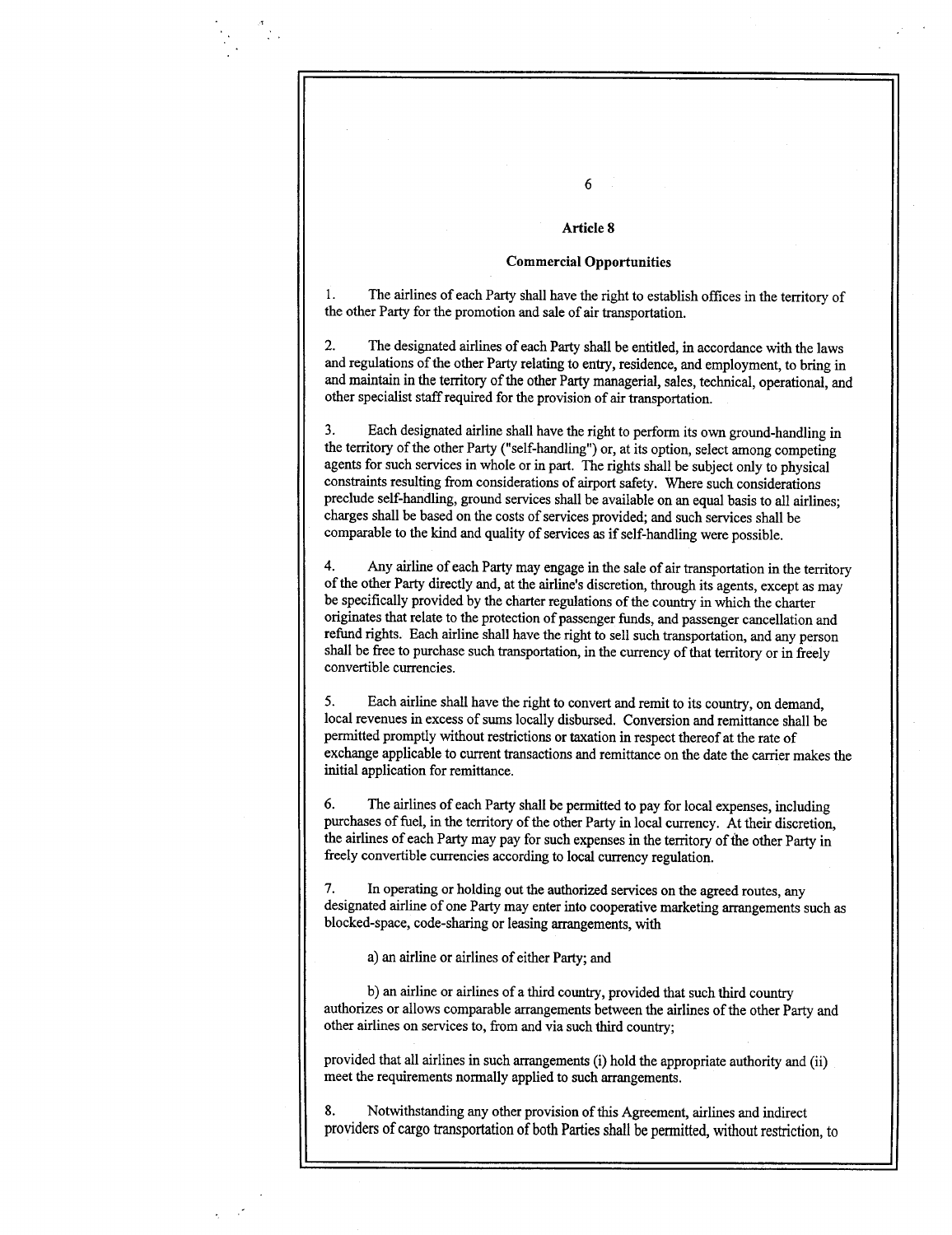employ in connection with international air transportation any surface transportation for cargo to or from any points in the territories of the Parties or in third countries, including transport to and from all airports with customs facilities, and including, where applicable, the right to transport cargo in bond under applicable laws and regulations. Such cargo, whether moving by surface or by air, shall have access to airport customs processing and facilities. Airlines may elect to perform their own surface transportation or to provide it through arrangements with other surface carriers, including surface transportation operated by other airlines and indirect providers of cargo air transportation. Such intermodal cargo services may be offered at a single, through price for the air and surface transportation combined, provided that shippers are not misled as to the facts concerning such transportation.

#### Article 9

## Customs Duties and Charges

1. On arriving in the territory of one Party, aircraft operated in international air transportation by the designated airlines of the other Party, their regular equipment, ground equipment, fuel, lubricants, consumable technical supplies, spare parts (including engines), aircraft stores (including but not limited to such items of food, beverages and liquor, tobacco and other products destined for sale to or use by passengers in limited quantities during flight), and other items intended for or used solely in connection with the operation or servicing of aircraft engaged in international air transportation shall be exempt, on the basis of reciprocity, from all import restrictions, property taxes and capital levies, customs duties, excise taxes, and similar fees and charges that are (i) imposed by the national authorities, and (ii) not based on the cost of services provided, provided that such equipment and supplies remain on board the aircraft.

2. There shall also be exempt, on the basis of reciprocity, from the taxes, levies, duties, fees and charges referred to in paragraph 1 of this Article, with the exception of charges based on the cost of the service provided :

a. aircraft stores introduced into or supplied in the territory of a Party and taken on board, within reasonable limits, for use on outbound aircraft of an airline of the other Party engaged in international air transportation, even when these stores are to be used on a part of the journey performed over the territory of the Party in which they are taken on board;

b . ground equipment and spare parts (including engines) introduced into the territory of a Party for the servicing, maintenance, or repair of aircraft of an airline of the other Party used in international air transportation ;

c. fuel, lubricants and consumable technical supplies introduced into or supplied in the territory of a Party for use in an aircraft of an airline of the other Party engaged in international air transportation, even when these supplies are to be used on a part of the journey performed over the territory of the Party in which they are taken on board; and

d. promotional and advertising materials introduced into or supplied in the territory of one Party and taken on board, within reasonable limits, for use on outbound aircraft of an airline of the other Party engaged in international air transportation, even when these stores are to be used on a part of the journey performed over the territory of the Party in which they are taken on board.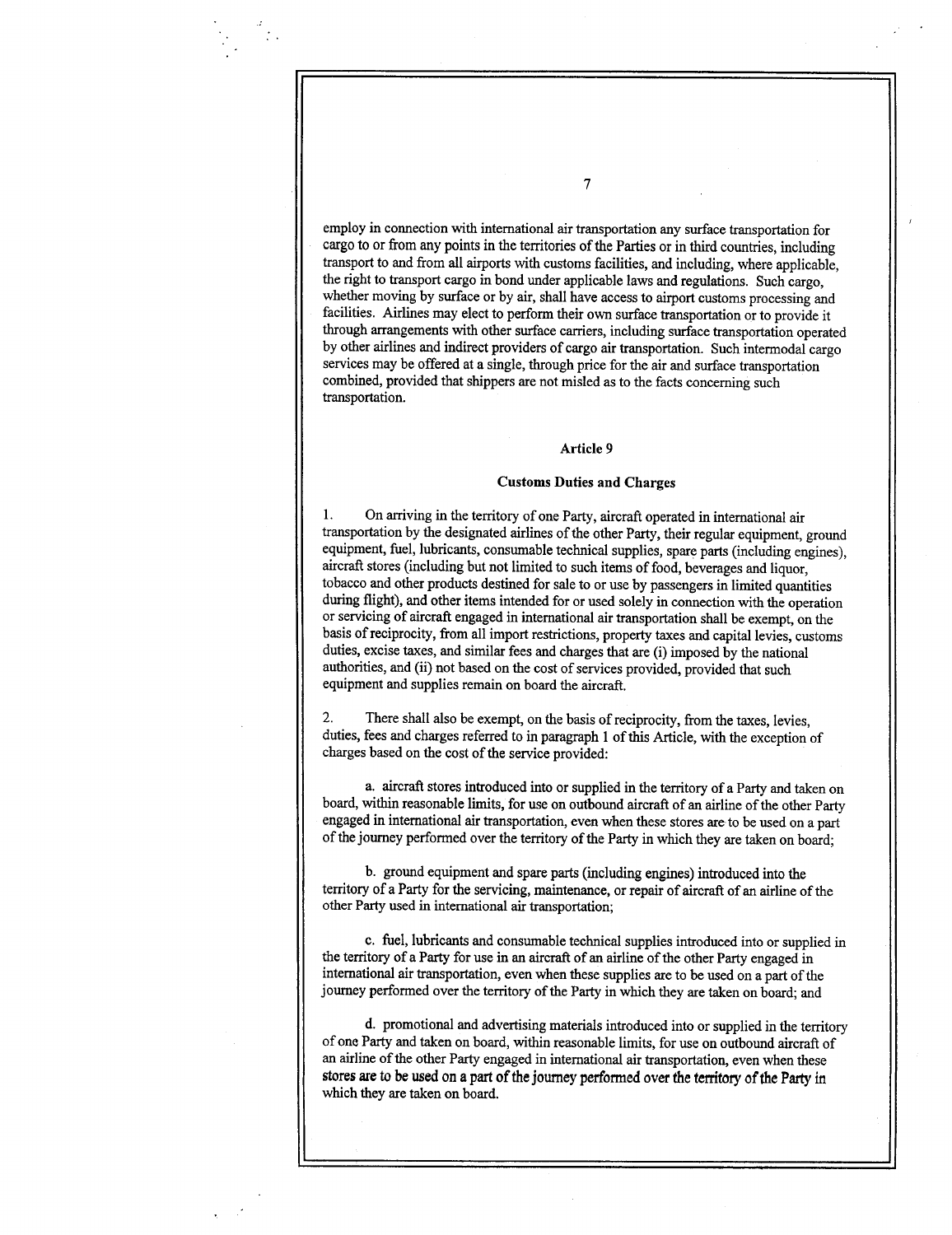3 . Equipment and supplies referred to in paragraphs 1 and 2 of this Article may be required to be kept under the supervision or control of the appropriate authorities .

4 . The exemptions provided by this Article shall also be available where the designated airlines of one Party have contracted with another airline, which similarly enjoys such exemptions from the other Party, for the loan or transfer in the territory of the other Party of the items specified in paragraphs 1 and 2 of this Article .

### Article 10

## User Charges

1. User charges that may be imposed by the competent charging authorities or bodies of each Party on the airlines of the other Party shall be just, reasonable, not unjustly discriminatory, and equitably apportioned among categories of users . In any event, any such user charges shall be assessed on the airlines of the other Party on terms not less favorable than the most favorable terms available to any other airline at the time the charges are assessed .

2. User charges imposed on the airlines of the other Party may reflect, but shall not exceed, the full cost to the competent charging authorities or bodies of providing the appropriate airport, airport environmental, air navigation, and aviation security facilities and services at the airport or within the airport system. Such charges may include a reasonable return on assets, after depreciation. Facilities and services for which charges are made shall be provided on an efficient and economic basis .

3 . Each Party shall encourage consultations between the competent charging authorities or bodies in its territory and the airlines using the services and facilities, and shall encourage the competent charging authorities or bodies and the airlines to exchange such information as may be necessary to permit an accurate review of the reasonableness of the charges in accordance with the principles of paragraphs (1) and (2) of this Article. reasonable notice of any proposal for changes in user charges to enable users to express their views before changes are made .

4 . Neither Party shall be held, in dispute resolution procedures pursuant to Article 14, to be in breach of a provision of this Article, unless (i) it fails to undertake a review of the charge or practice that is the subject of complaint by the other Party within a reasonable amount of time; or (ii) following such a review it fails to take all steps within its power to remedy any charge or practice that is inconsistent with this Article .

# Article 11

### Fair Competition

1 . Each Party shall allow a fair and equal opportunity for the designated airlines of both Parties to compete in providing the international air transportation governed by this Agreement.

2. Each Party shall allow each designated airline to determine the frequency and capacity of the international air transportation it offers based upon commercial considerations in the marketplace. Consistent with this right, neither Party shall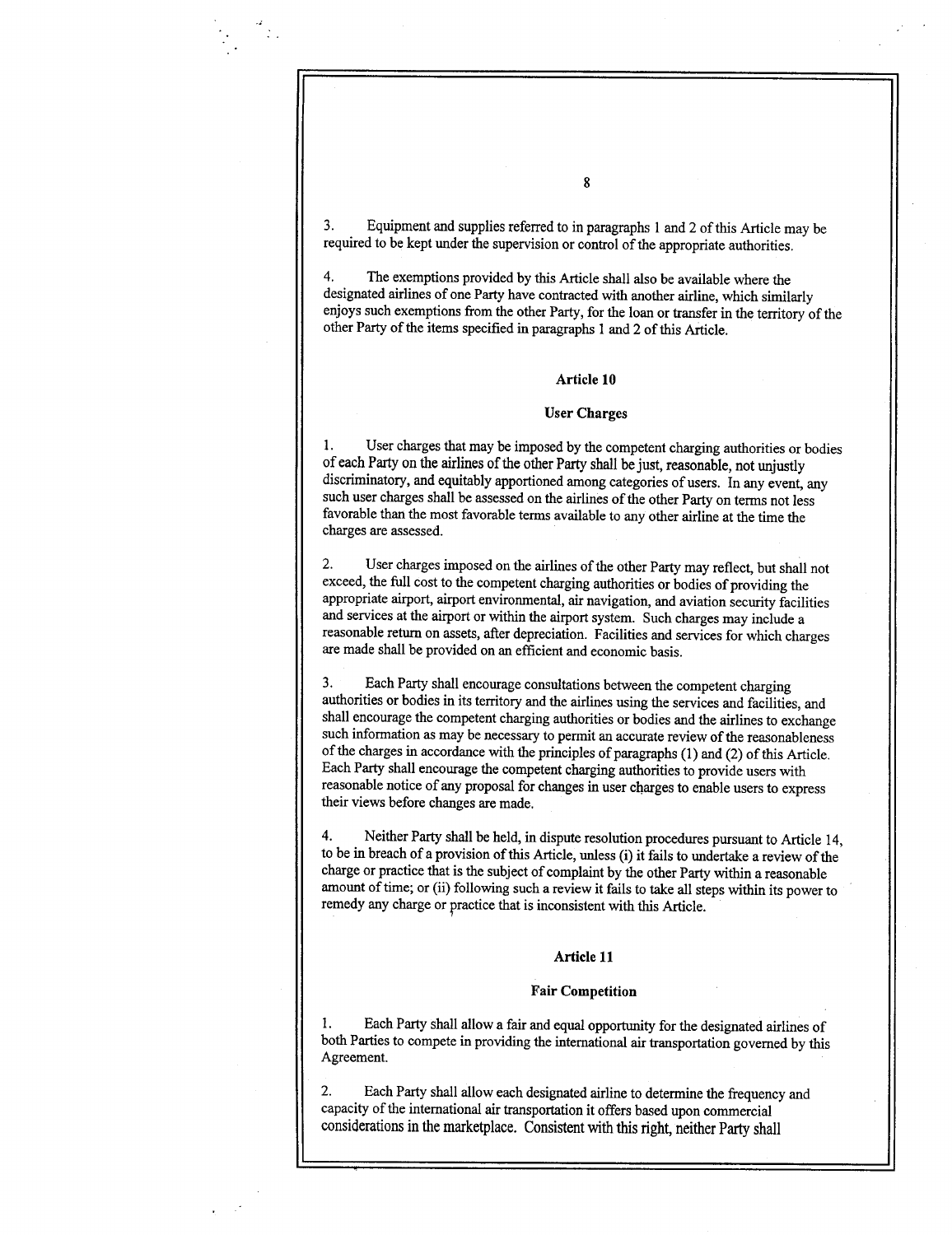unilaterally limit the volume of traffic, frequency or regularity of service, or the aircraft type or types operated by the designated airlines of the other Party, except as may be required for customs, technical, operational, or environmental reasons under uniform conditions consistent with Article 15 of the Convention.

3 . Neither Party shall impose on the other Party's designated airlines a first-refusal requirement, uplift ratio, no-objection fee, or any other requirement with respect to capacity, frequency or traffic that would be inconsistent with the purposes of this Agreement.

Neither Party shall require the filing of schedules, programs for charter flights, or operational plans by airlines of the other Party for approval, except as may be required on a non-discriminatory basis to enforce the uniform conditions foreseen by paragraph 2 of this Article or as may be specifically authorized in an Annex to this Agreement. If a Party requires filings for information purposes, it shall minimize the administrative burdens of filing requirements and procedures on air transportation intermediaries and on designated airlines of the other Party.

# Article 12

## Pricing

1. Each Party shall allow prices for air transportation to be established by each designated airline based upon commercial considerations in the marketplace. Intervention by the Parties shall be limited to :

a. prevention of unreasonably discriminatory prices or practices ;

b. protection of consumers from prices that are unreasonably high or restrictive due to the abuse of a dominant position; and

c. protection of airlines from prices that are artificially low due to direct or indirect governmental subsidy or support.

2. Each Party may require notification to or filing with its aeronautical authorities of prices to be charged to or from its territory by airlines of the other Party . Notification or filing by the airlines of both Parties may be required no more than 30 days before the proposed date of effectiveness . In individual cases, notification or filing may be permitted on shorter notice than normally required . Neither Party shall require the notification or filing by airlines of the other Party of prices charged by charterers to the public, except as may be required on a non-discriminatory basis for information purposes.

3 . Neither Party shall take unilateral action to prevent the inauguration or continuation of a price proposed to be charged or charged by (i) an airline of either Party for international air transportation between the territories of the Parties, or (ii) an airline of one Party for international air transportation between the territory of the other Party and any other country, including in both cases transportation on an interline or intraline basis. If either Party believes that any such price is inconsistent with the considerations set forth in paragraph (1) of this Article, it shall request consultations and notify the other Party of the reasons for its dissatisfaction as soon as possible . These consultations shall be held not later than 30 days after receipt of the request, and the Parties shall cooperate in securing information necessary for reasoned resolution of the issue. If the Parties reach agreement with respect to a price for which a notice of dissatisfaction has been given, each Party shall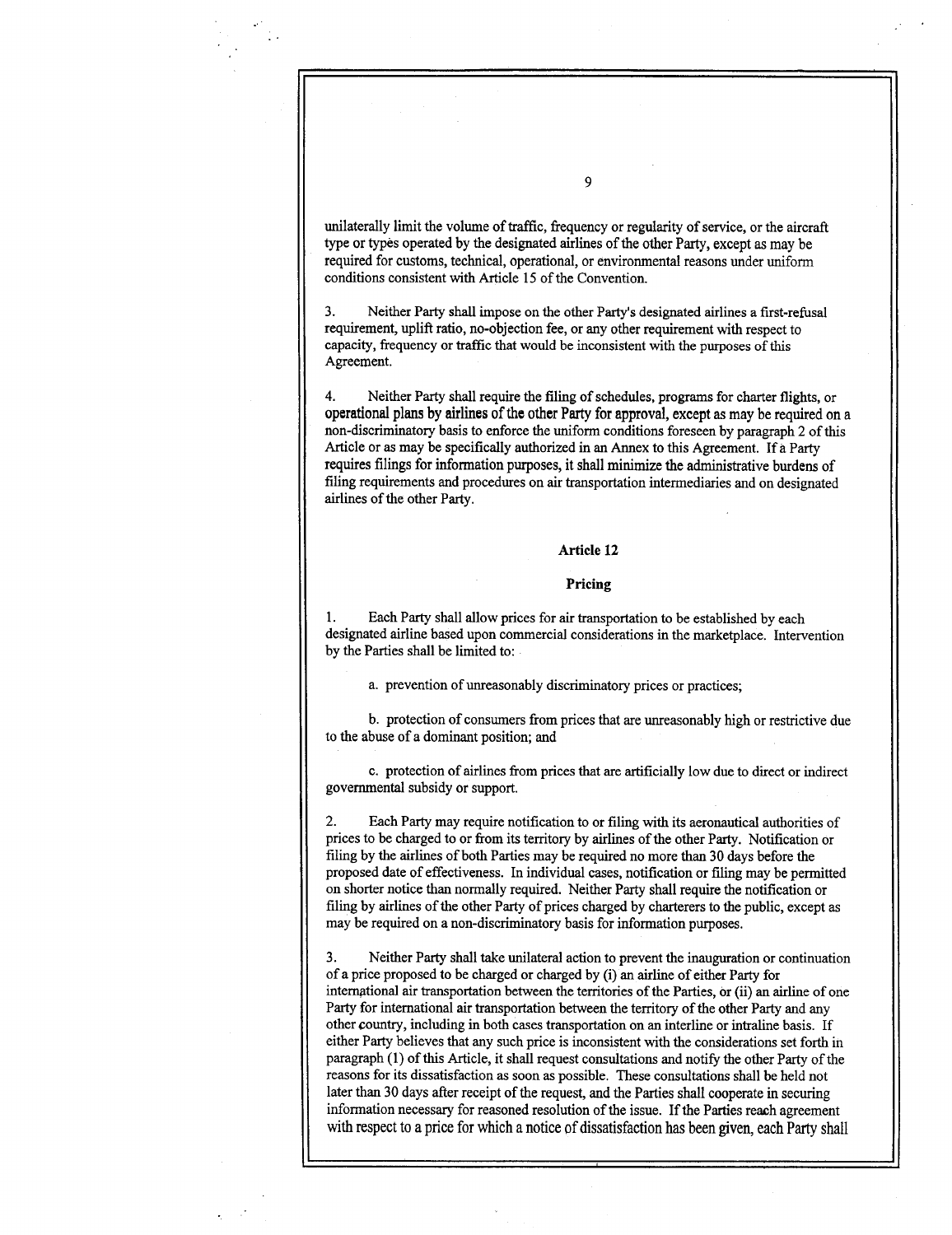use its best efforts to put that agreement into effect. Without such mutual agreement, the price shall go into effect or continue in effect.

#### Article 13

#### Consultations

Either Party may, at any time, request consultations relating to this Agreement . Such consultations shall begin at the earliest possible date, but not later than 60 days from the date the other Party receives the request unless otherwise agreed .

### Article 14

### Settlement of Disputes

1 . Any dispute arising under this Agreement, except those that may arise under paragraph 3 of Article 12 (Pricing), that is not resolved by a first round of formal consultations may be referred by agreement of the Parties for decision to some person or body. If the Parties do not so agree, the dispute shall, at the request of either Party, be submitted to arbitration in accordance with the procedures set forth below.

2. Arbitration shall be by a tribunal of three arbitrators to be constituted as follows:

a. Within 30 days after the receipt of a request for arbitration, each Party shall name one arbitrator. Within 60 days after these two arbitrators have been named, they shall by agreement appoint a third arbitrator, who shall act as President of the arbitral tribunal;

b. If either Party fails to name an arbitrator, or if the third arbitrator is not appointed in accordance with subparagraph a of this paragraph, either Party may request the President of the Council of the International Civil Aviation Organization to appoint the necessary arbitrator or arbitrators within 30 days. If the President of the Council is of the same nationality as one of the Parties, the most senior Vice President who is not disqualified on that ground shall make the appointment.

3 . Except as otherwise agreed, the arbitral tribunal shall determine the limits of its jurisdiction in accordance with this Agreement and shall establish its own procedural rules. The tribunal, once formed, may recommend interim relief measures pending its final determination. At the direction of the tribunal or at the request of either of the Parties, a conference to determine the precise issues to be arbitrated and the specific procedures to be followed shall be held not later than 15 days after the tribunal is fully constituted .

4 . Except as otherwise agreed or as directed by the tribunal, each Party shall submit a memorandum within 45 days of the time the tribunal is fully constituted . Replies shall be due 60 days later. The tribunal shall hold a hearing at the request of either Party or on its own initiative within 15 days after replies are due.

5 . The tribunal shall attempt to render a written decision within 30 days after completion of the hearing or, if no hearing is held, after the date both replies are submitted . The decision of the majority of the tribunal shall prevail.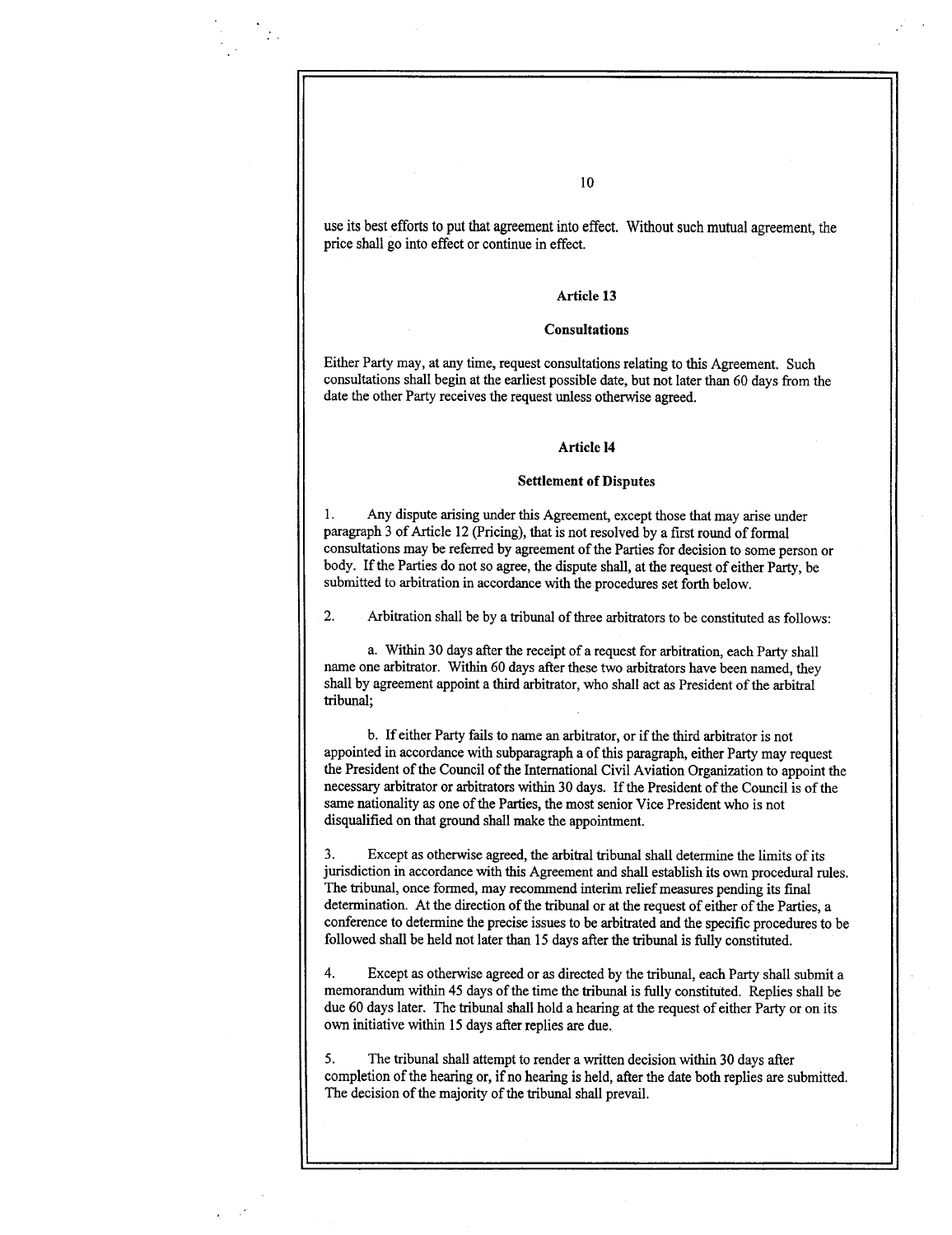6 . The Parties may submit requests for clarification of the decision within 15 days after it is rendered and any clarification given shall be issued within 15 days of such request.

7 . Each Party shall, to the degree consistent with its national law, give full effect to any decision or award of the arbitral tribunal.

8 . The expenses of the arbitral tribunal, including the fees and expenses of the arbitrators, shall be shared equally by the Parties . Any expenses incurred by the President of the Council of the International Civil Aviation Organization in connection with the procedures of paragraph 2 .b . of this Article shall be considered to be part of the expenses of the arbitral tribunal.

### Article 15

## **Termination**

Either Party may, at any time, give notice in writing to the other Party of its intention to terminate this Agreement. Such notice shall be sent simultaneously to the International Civil Aviation Organization. This Agreement shall terminate at midnight (at the place of receipt of the notice to the other Party) immediately before the first anniversary of the date of receipt of the notice by the other Party, unless the notice is withdrawn by agreement of the Parties before the end of this period.

### Article 16

# Registration with ICAO

This Agreement and all amendments thereto shall be registered with the International Civil Aviation Organization .

### Article 17

### Entry into Force

This Agreement and its Annexes shall apply provisionally upon signature and shall enter into force following accession by the United Republic of Tanzania to the Protocol for the Suppression of Unlawful Acts of Violence at Airports Serving International Civil Aviation, done at Montreal February 24, 1988, supplementary to the Convention for the Suppression of Unlawful Acts against the Safety of Civil Aviation, done at Montreal September 23, 1971, and upon an exchange of diplomatic notes indicating that the United Republic of Tanzania has completed its accession to the aforementioned Protocol and that each party has completed all necessary internal procedures.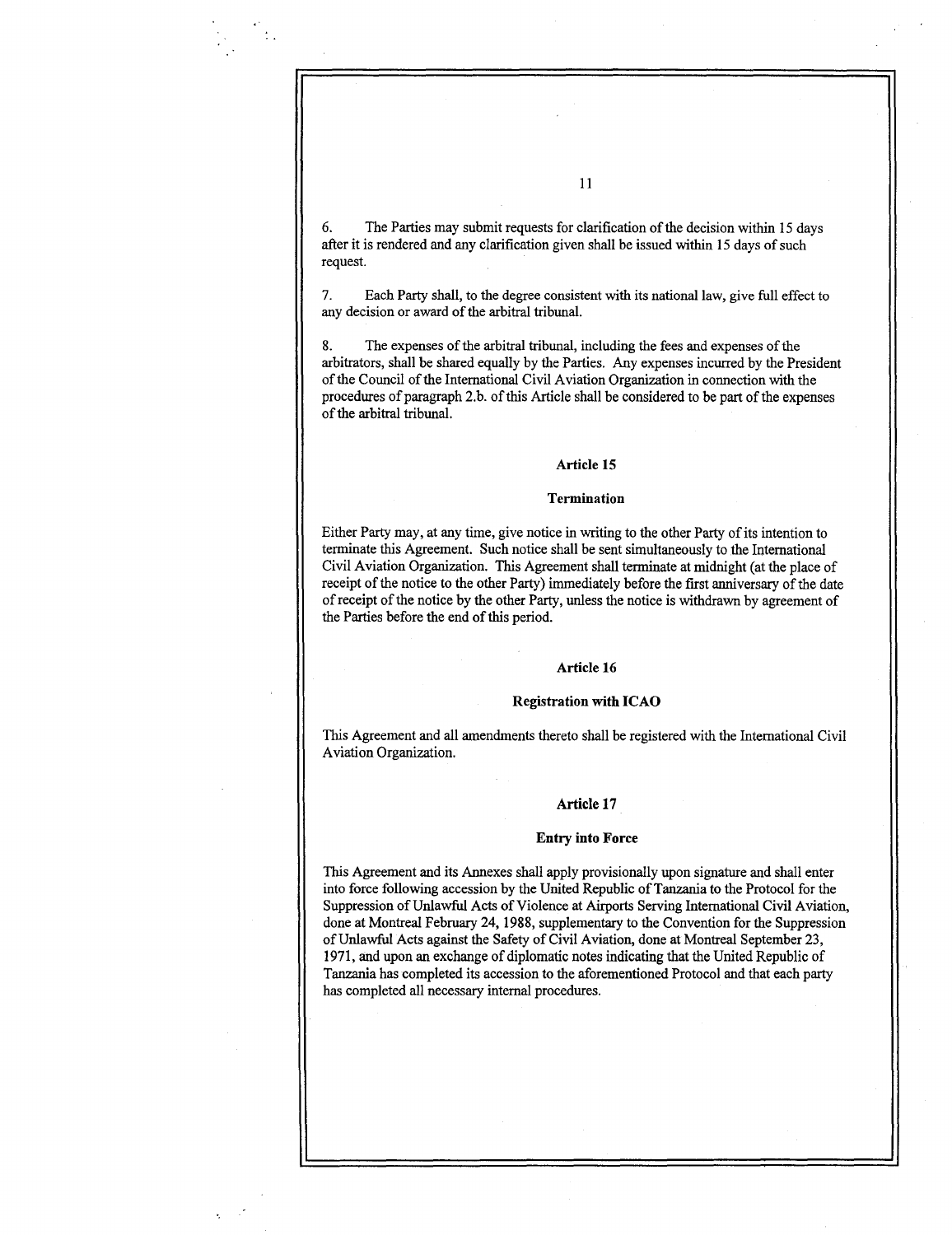IN WITNESS WHEREOF the undersigned, being duly authorized by their respective Governments, have signed this Agreement.

DONE at  $\frac{28 \text{ day of } A \cup \text{107}}{2000}$ , in the English language.

THE UNITED STATES OF AMERICA: THE UNITED REPUBLIC OF TANZANIA:

 $\Delta$  .

FOR THE GOVERNMENT OF FOR THE GOVERNMENT OF

Ster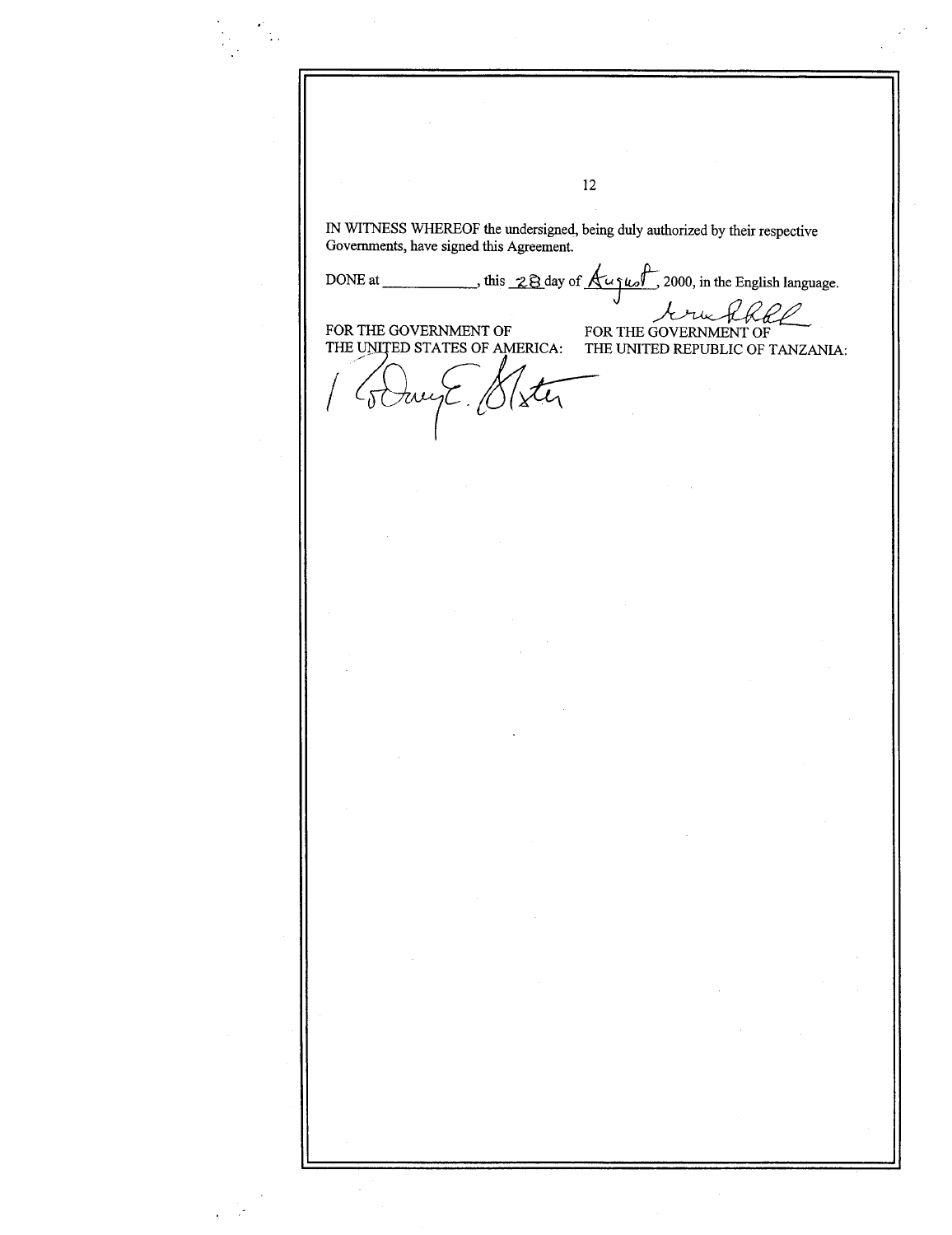## ANNEX I

# Scheduled Air Transportation

## Section 1

Routes

Airlines of each Party designated under this Annex shall, in accordance with the terms of their designation, be entitled to perform scheduled international air transportation between points on the following routes:

A. Routes for the airline or airlines designated by the Government of the United States:

1. From points behind the United States via the United States and intermediate points to a point or points in Tanzania and beyond.

2 . For all-cargo service or services, between Tanzania and any point or points .

B. Routes for the airline or airlines designated by the Government of Tanzania:

<sup>1</sup> . From points behind Tanzania via Tanzania and intermediate points to a point or points in the United States and beyond.

2 . For all-cargo service or services, between the United States and any point or points .

### Section 2

### Operational Flexibility

Each designated airline may, on any or all flights and at its option :

1. operate flights in either or both directions;

2. combine different flight numbers within one aircraft operation;

3 . serve behind, intermediate, and beyond points and points in the territories of the Parties on the routes in any combination and in any order;

4. omit stops at any point or points;

<sup>5</sup> . transfer traffic from any of its aircraft to any of its other aircraft at any point on the routes; and

6 . serve points behind any point in its territory with or without change of aircraft or flight number and may hold out and advertise such services to the public as through services:

without directional or geographic limitation and without loss of any right to carry traffic otherwise permissible under this Agreement; provided that, with the exception of all-cargo services, the service serves a point in the territory of the Party designating the airline .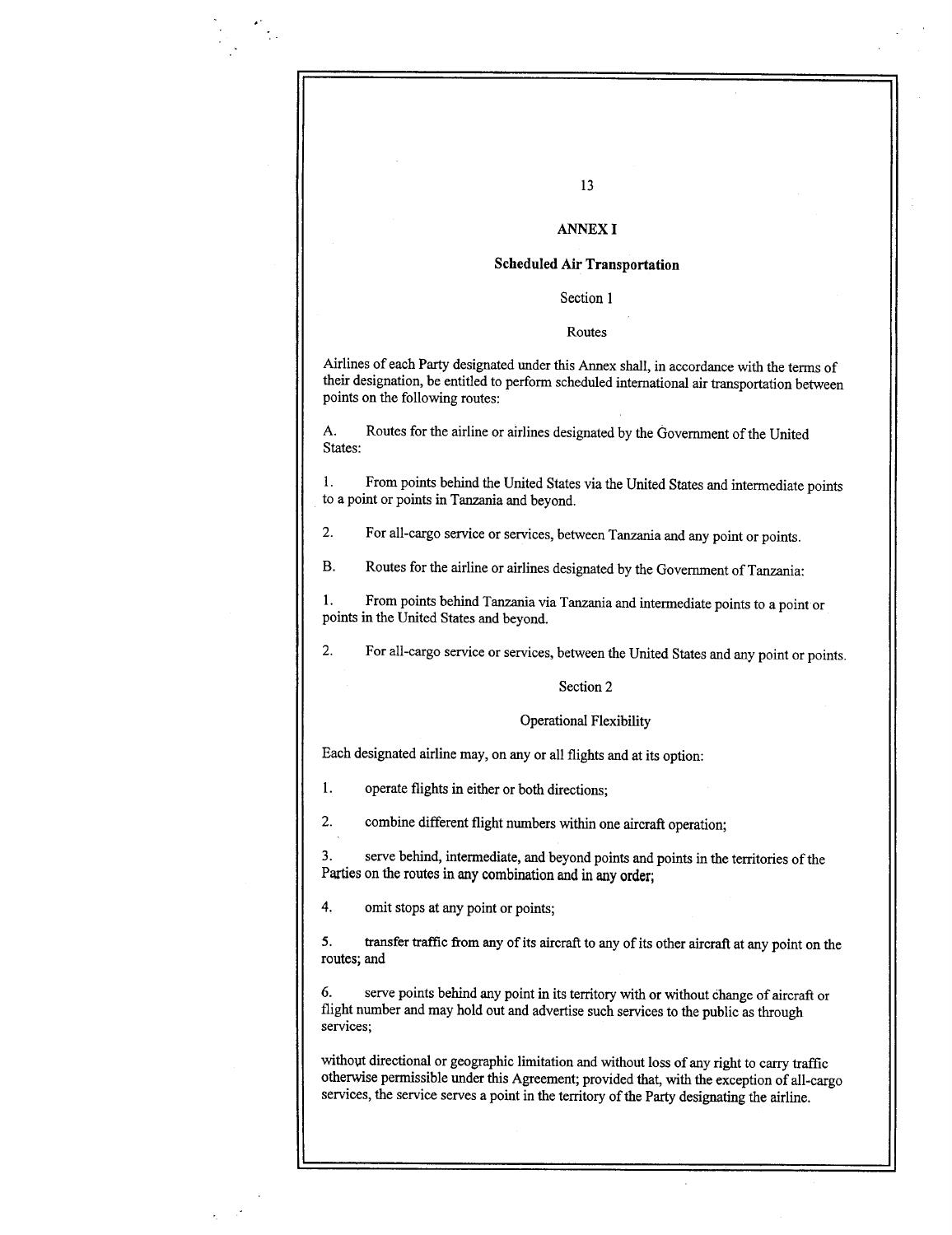### Section 3

# Change of Gauge

On any segment or segments of the routes above, any designated airline may perform international air transportation without any limitation as to change, at any point on the route, in type or number of aircraft operated; provided that, with the exception of all-cargo services, in the outbound direction, the transportation beyond such point is a continuation of the transportation from the territory of the Party that has designated the airline and, in the inbound direction, the transportation to the territory of the Party that has designated the airline is a continuation of the transportation from beyond such point.

### ANNEX II

## Charter Air Transportation

### Section 1

Airlines of each Party designated under this Annex shall, in accordance with the terms of their designation, have the right to carry international charter traffic of passengers (and their accompanying baggage) and/or cargo (including, but not limited to, freight forwarder, split, and combination (passenger/cargo) charters):

Between any point or points in the territory of the Party that has designated the airline and any point or points in the territory of the other Party; and

Between any point or points in the territory of the other Party and any point or points in a third country or countries, provided that, except with respect to cargo charters, such service constitutes part of a continuous operation, with or without a change of aircraft, that includes service to the homeland for the purpose of carrying local traffic between the homeland and the territory of the other Party.

In the performance of services covered by this Annex, airlines of each Party designated under this Annex shall also have the right: (1) to make stopovers at any points whether within or outside of the territory of either Party; (2) to carry transit traffic through the other Party's territory; (3) to combine on the same aircraft traffic originating in one Party's territory, traffic originating in the other Party's territory, and traffic originating in third countries; and (4) to perform international air transportation without any limitation as to change, at any point on the route, in type or number of aircraft operated; provided that, except with respect to cargo charters, in the outbound direction, the transportation beyond such point is a continuation of the transportation from the territory of the Party that has designated the airline and in the inbound direction, the transportation to the territory of the Party that has designated the airline is a continuation of the transportation from beyond such point.

Each Party shall extend favorable consideration to applications by airlines of the other Party to carry traffic not covered by this Annex on the basis of comity and reciprocity .

Section 2

Any airline designated by either Party performing international charter air transportation originating in the territory of either Party, whether on a one-way or round-trip basis, shall have the option of complying with the charter laws, regulations, and rules either of its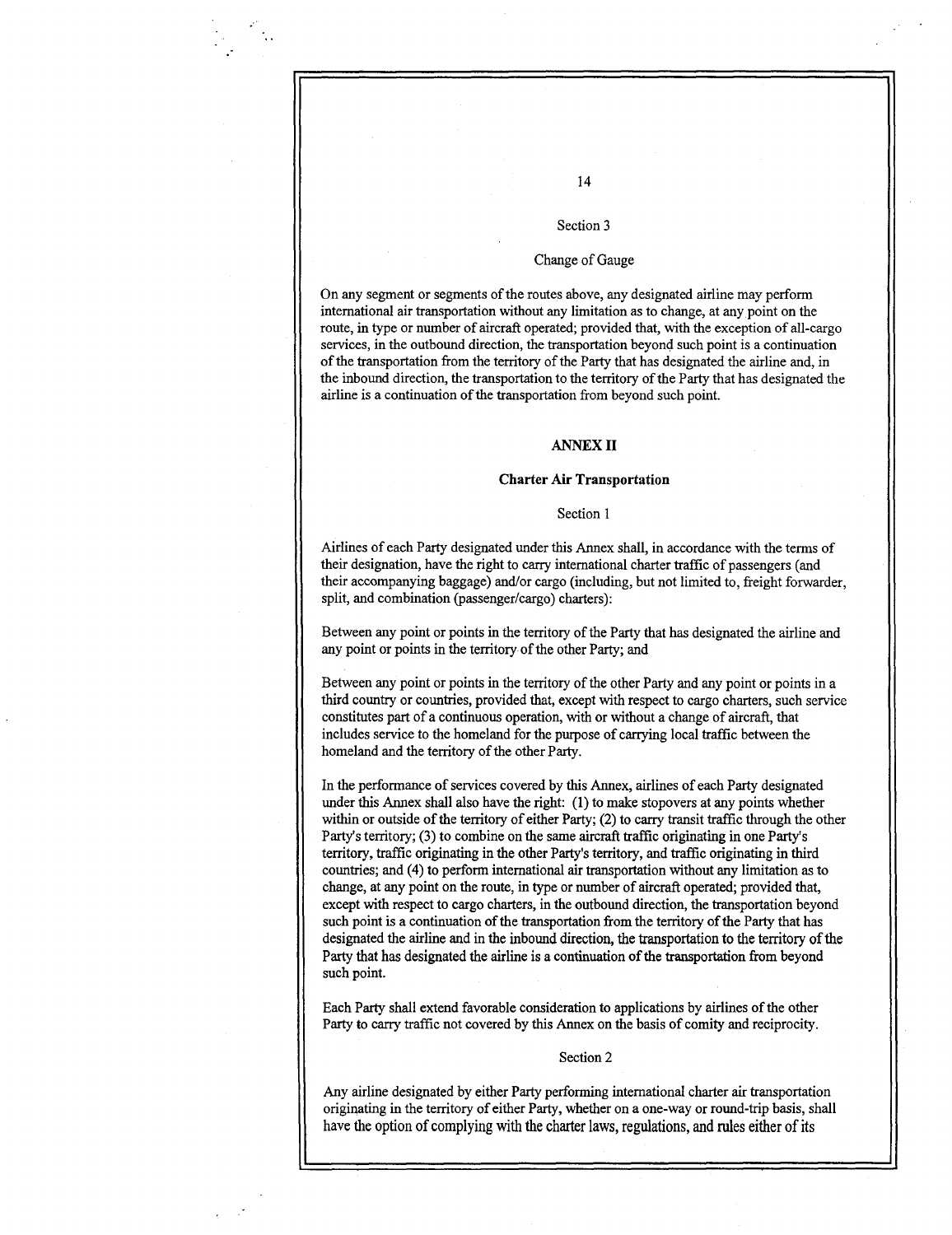homeland or of the other Party . If a Party applies different rules, regulations, terms, conditions, or limitations to one or more of its airlines, or to airlines of different countries, each designated airline shall be subject to the least restrictive of such criteria .

However, nothing contained in the above paragraph shall limit the rights of either Party to require airlines designated under this Annex by either Party to adhere to requirements relating to the protection of passenger funds and passenger cancellation and refund rights.

### Section 3

Except with respect to the consumer protection rules referred to in the preceding paragraph above, neither Party shall require an airline designated under this Annex by the other Party, in respect of the carriage of traffic from the territory of that other Party or of a third country on a one-way or round-trip basis, to submit more than a declaration of conformity with the applicable laws, regulations and rules referred to under section 2 of this Annex or of a waiver of these laws, regulations, or rules granted by the applicable aeronautical authorities.

# ANNEX III

# Principles of Non-Discrimination Within and Competition among Computer Reservations Systems

Recognizing that Article 11 (Fair Competition) of this Agreement guarantees the airlines of both Parties "a fair and equal opportunity to compete,"

Considering that one of the most important aspects of the ability of an airline to compete is its ability to inform the public of its services in a fair and impartial manner, and that, therefore, the quality of information about airline services available to travel agents who directly distribute such information to the traveling public and the ability of an airline to offer those agents competitive computer reservations systems (CRSs) represent the foundation for an airline's competitive opportunities, and

Considering that it is equally necessary to ensure that the interests of the consumers of air transport products are protected from any misuse of such information and its misleading presentation and that airlines and travel agents have access to effectively competitive computer reservations systems :

1. The Parties agree that CRSs will have integrated primary displays for which:

a. Information regarding international air services, including the construction of connections on those services, shall be edited and displayed based on non-discriminatory and objective criteria that are not influenced, directly or indirectly, by airline or market identity. Such criteria shall apply uniformly to all participating airlines,

b. CRS data bases shall be as comprehensive as possible .

c. CRS vendors shall not delete information submitted by participating airlines; such information shall be accurate and transparent; for example, code-shared and changeof-gauge flights and flights with stops should be clearly identified as having those characteristics .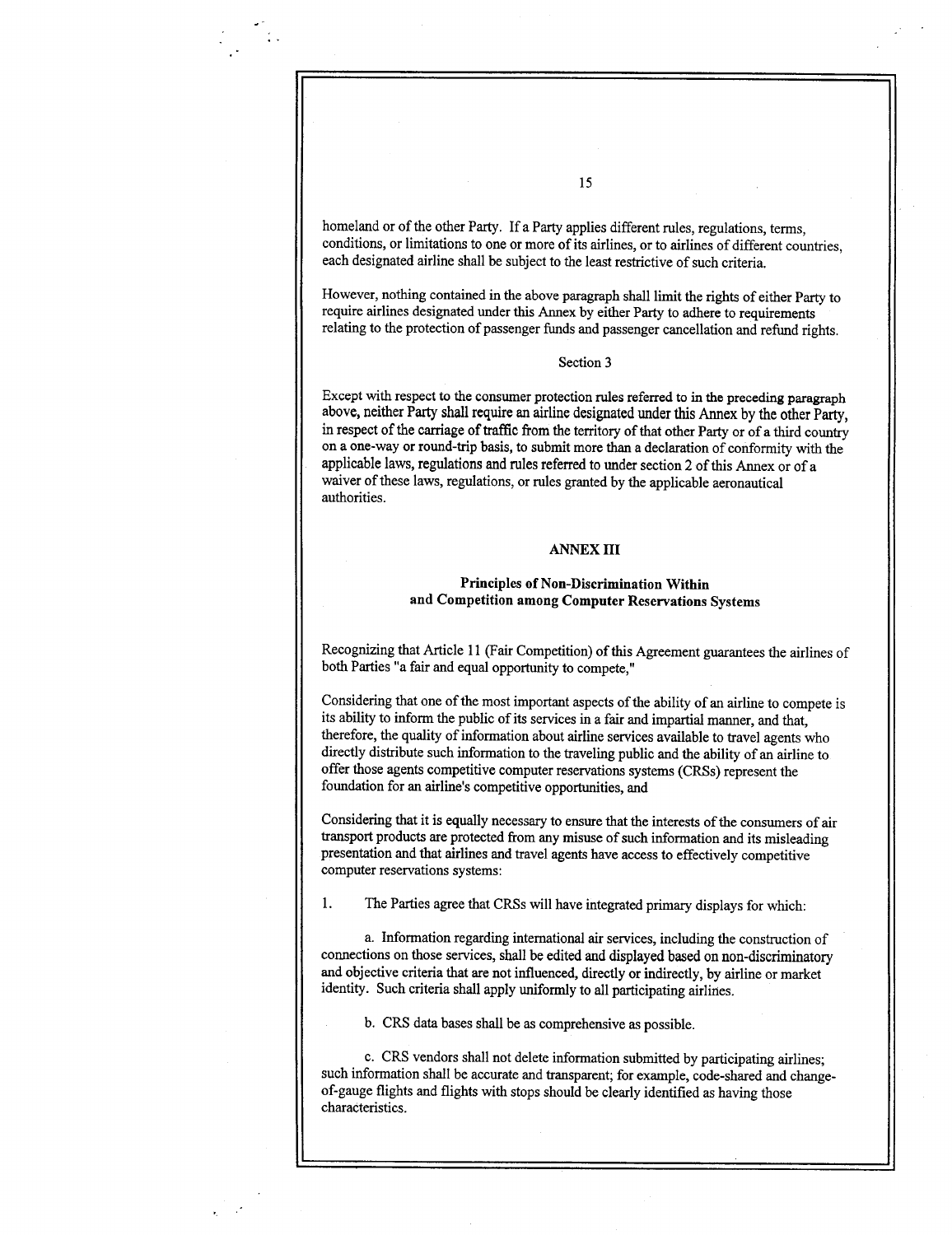d. All CRSs that are available to travel agents who directly distribute information about airline services to the traveling public in either Party's territory shall not only be obligated to, but shall also be entitled to, operate in conformance with the CRS rules that apply in the territory where the CRS is being operated.

e. Travel agents shall be allowed to use any of the secondary displays available through the CRS so long as the travel agent makes a specific request for that display .

A Party shall require that each CRS vendor operating in its territory allow all airlines willing to pay any applicable non-discriminatory fee to participate in its CRS . A Party shall require that all distribution facilities that a system vendor provides shall be offered on a non-discriminatory basis to participating airlines . A Party shall require that CRS vendors display, on a non-discriminatory, objective, carrier-neutral and marketneutral basis, the international air services of participating airlines in all markets in which data base update and storage procedures, its criteria for editing and ranking information, the weight given to such criteria, and the criteria used for selection of connect points and inclusion of connecting flights.

3 . CRS vendors operating in the territory of one Party shall be entitled to bring in, maintain, and make freely available their CRSs to travel agencies or travel companies whose principal business is the distribution of travel-related products in the territory of the other Party if the CRS complies with these principles .

<sup>4</sup> . Neither Party shall, in its territory, impose or permit to be imposed on the CRS vendors of the other Party more stringent requirements with respect to access to and use of communication facilities, selection and use of technical CRS hardware and software, and the technical installation of CRS hardware, than those imposed on its own CRS vendors .

<sup>5</sup> . Neither Party shall, in its territory, impose or permit to be imposed on the CRS vendors of the other Party more restrictive requirements with respect to CRS displays (including edit and display parameters), operation, or sale than those imposed on its own CRS vendors.

<sup>6</sup> . CRSs in use in the territory of one Party that comply with these principles and other relevant non-discriminatory regulatory, technical, and security standards shall be entitled to effective and unimpaired access in the territory of the other Party. One aspect of this is that a designated airline shall participate in such a system as fully in its homeland territory as it does in any system offered to travel agents in the territory of the other Party. Owners/operators of CRSs of one Party shall have the same opportunity to own/operate CRSs that conform to these principles within the territory of the other Party as do owners/operators of that Party . Each Party shall ensure that its airlines and its CRS vendors do not discriminate against travel agents in their homeland territory because of their use or possession of a CRS also operated in the territory of the other Party.